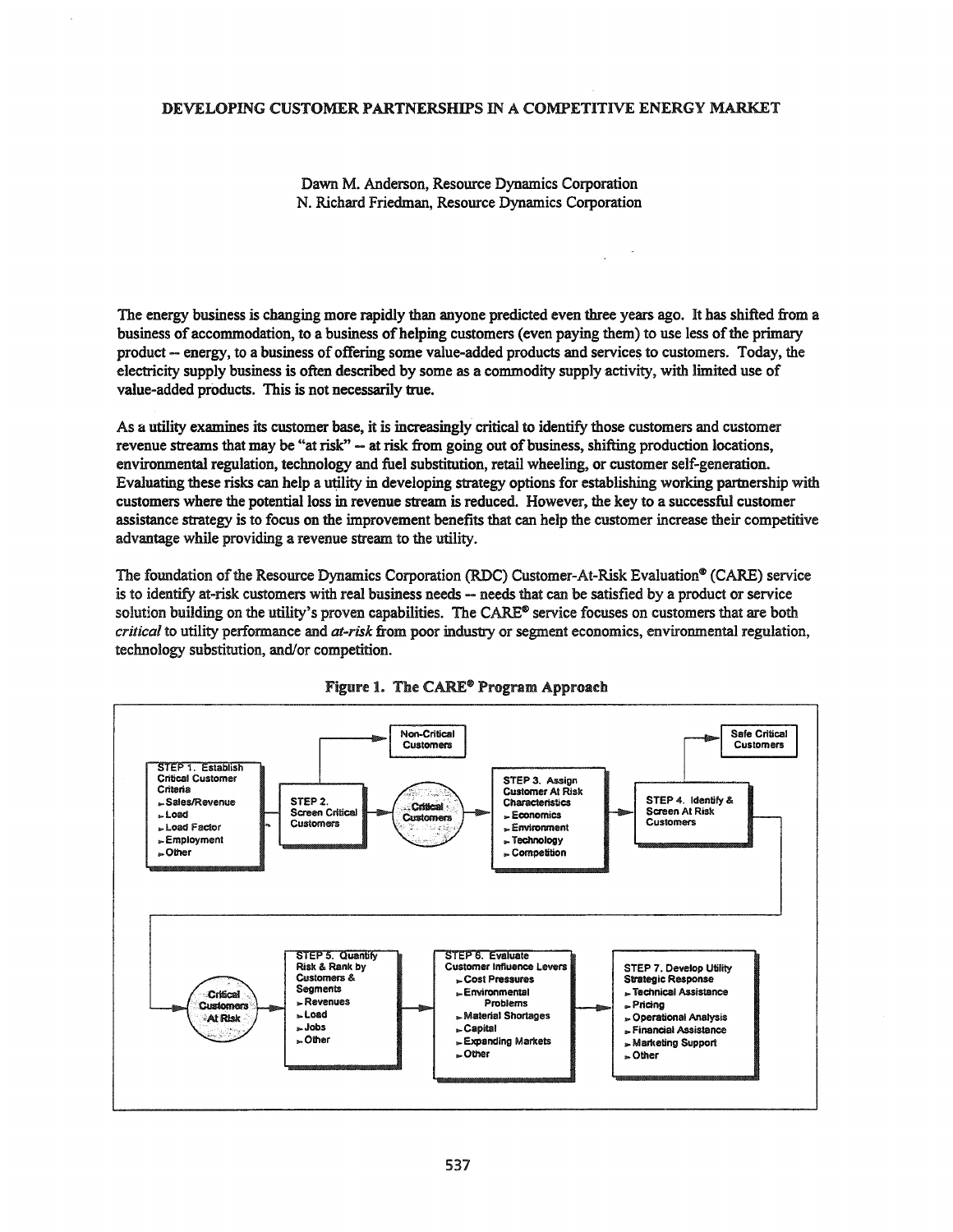### THE CARE\* APPROACH

 $CARE<sup>®</sup>$  is a 7-step process that 1) establishes the "critical customer" criteria based on utility corporate goals, 2) identifies critical high value utility customers, 3) assigns at-risk characteristics to each of the critical customers, 4) identifies and screens the critical customers at risk, 5) estimates the value of the revenues at risk, 6) evaluates customer influence levers, and 7) develops a utility strategy to mitigate or manage the risk (see Figure 1).

#### **Establishing Customer Criticality**

The value that different customers offer utilities varies greatly. For example, while two customers could face very similar economic business risks, the customer with a \$5 million annual electric bill is more critical to the utility than the customer with the \$500,000 annual bill. Similarly, the. 10 MW load customer is more critical than the 500 kW customer. While utilities must be concerned with the loss of any customer, they must place a priority on customers ofhigher value. The higher value customers are critical to a utility's ongoing profitability and viability.

Customers are critical to a utility for a number ofreasons. The most important is the customer's revenue contribution -- the utility has a significant investment in plant and equipment assets in place to serve the customer, and the revenue stream from power sales represents a return on this investment. In addition to revenue, other critical customer characteristics include load (demand), load factor, and employment. As part of the CARE<sup>®</sup> program, we work with utilities to select the criteria that are most important, taking into consideration corporate goals, sales trends, authorized rate of return, and financial performance. Appropriate criteria measures are then established, reflecting customer contribution to total sales, load, system load factor, and other factors identified by the utility. Typical critical customer criteria measures are summarized below in Table 1.

| Criteria Measure | Description                                                                                                                                                                                                                                                                                                                                |
|------------------|--------------------------------------------------------------------------------------------------------------------------------------------------------------------------------------------------------------------------------------------------------------------------------------------------------------------------------------------|
| Sales/Revenue    | The customer revenue stream drives the bottom line of utility<br>performance, and is generally regarded as a proxy for company profits.                                                                                                                                                                                                    |
| Load.            | Load (or demand) is a measure of the customer's temporal requirement<br>for utility generating capacity. The major portion of most larger<br>customer revenue streams is driven by customer demands.                                                                                                                                       |
| Load Factor      | Load factor reflects the "peakiness" of the customer's load profile. High<br>load factor customers (with a relatively flatter load profile) represent<br>greater revenues than similarly-sized more variable customers.                                                                                                                    |
| Employment       | The utility's service area employment base is a dominant force behind<br>local economic prosperity and business success. The "multiplier effect"<br>of commercial and industrial customer indirect employment is a<br>foundation of the service area economy. In some states, the utility is a<br>major force behind economic development. |

## Table 1. Critical Customer Criteria

#### Assessing Customer At-Risk Characteristics

Customer risk can manifest itself in a number of undesirable outcomes, including:

| Economics     | ۰ | plant closing or capacity reduction from adverse business conditions or lack of<br>profitability   |
|---------------|---|----------------------------------------------------------------------------------------------------|
|               | Þ | production shift from local plant to another facility with a competitive advantage                 |
| Environmental | Þ | plant capacity reduction (or closing) from changing and more stringent<br>environmental regulation |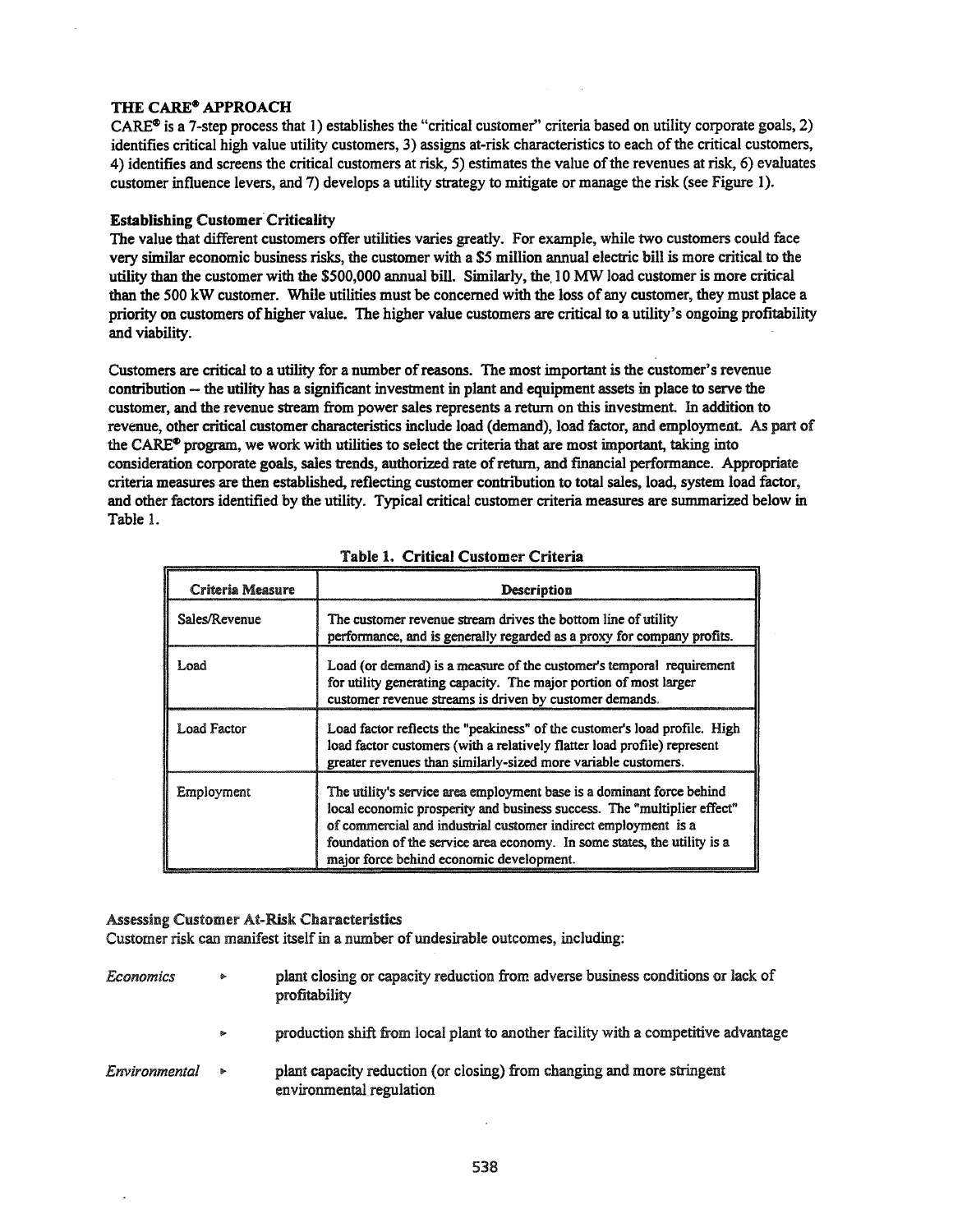- *Technological •* substitution of non-electric technologies and fuels
- *Competition •* customer self-generation
	- retail wheeling.

Most of these potential outcomes are well-recognized by utilities. What is less difficult to identify are the specific customer characteristics that make the customer more vulnerable or "risky" than other customers. Examples of customer at-risk characteristics that are examined under the CARE® program include:

| Category                                | Criteria                                                                                                                                                                                                                                             |
|-----------------------------------------|------------------------------------------------------------------------------------------------------------------------------------------------------------------------------------------------------------------------------------------------------|
| Environmental                           | Air<br>Wastewater<br><b>Toxic Releases</b><br>Solid Waste                                                                                                                                                                                            |
| Industry Segment                        | Shipments<br>Revenues<br>Employment<br>Concentration<br>Competitors<br><b>Industry Profits</b><br>Import Market Share<br>New/Expanding Markets<br><b>Contracting Markets</b>                                                                         |
| Production<br>Economics                 | Electricity % Value Added<br>Electricity % Value Shipments<br><b>Rate Tariff</b><br>Efficiency Improvement Investment<br>Rate Renegotiation Request                                                                                                  |
| Process and Plant<br>Utility Operations | Customer Service Record<br>Service Reliability<br>Maior Load Decrease<br>Heat Requirements<br><b>Steam Generation Capability</b><br>Heat to Power Ratio<br><b>Fuel Flexibility</b><br>Emergency/Backup Generation<br><b>Primary Power Generation</b> |
| Geographic                              | Proximity to Substation<br>Proximity to Transmission Line<br>Access to Natural Gas<br>Proximity to Gas Compression Station                                                                                                                           |
| Institutional                           | National Company<br><b>Sister Plant Locations</b><br><b>Production Slate Flexibility</b><br>Rate Case Intervenor<br><b>Trade Association Activity</b><br>Political Activity/Influence<br><b>Union Contract Employer</b>                              |

Table 2. CARE<sup>®</sup> Customer At-Risk Characteristics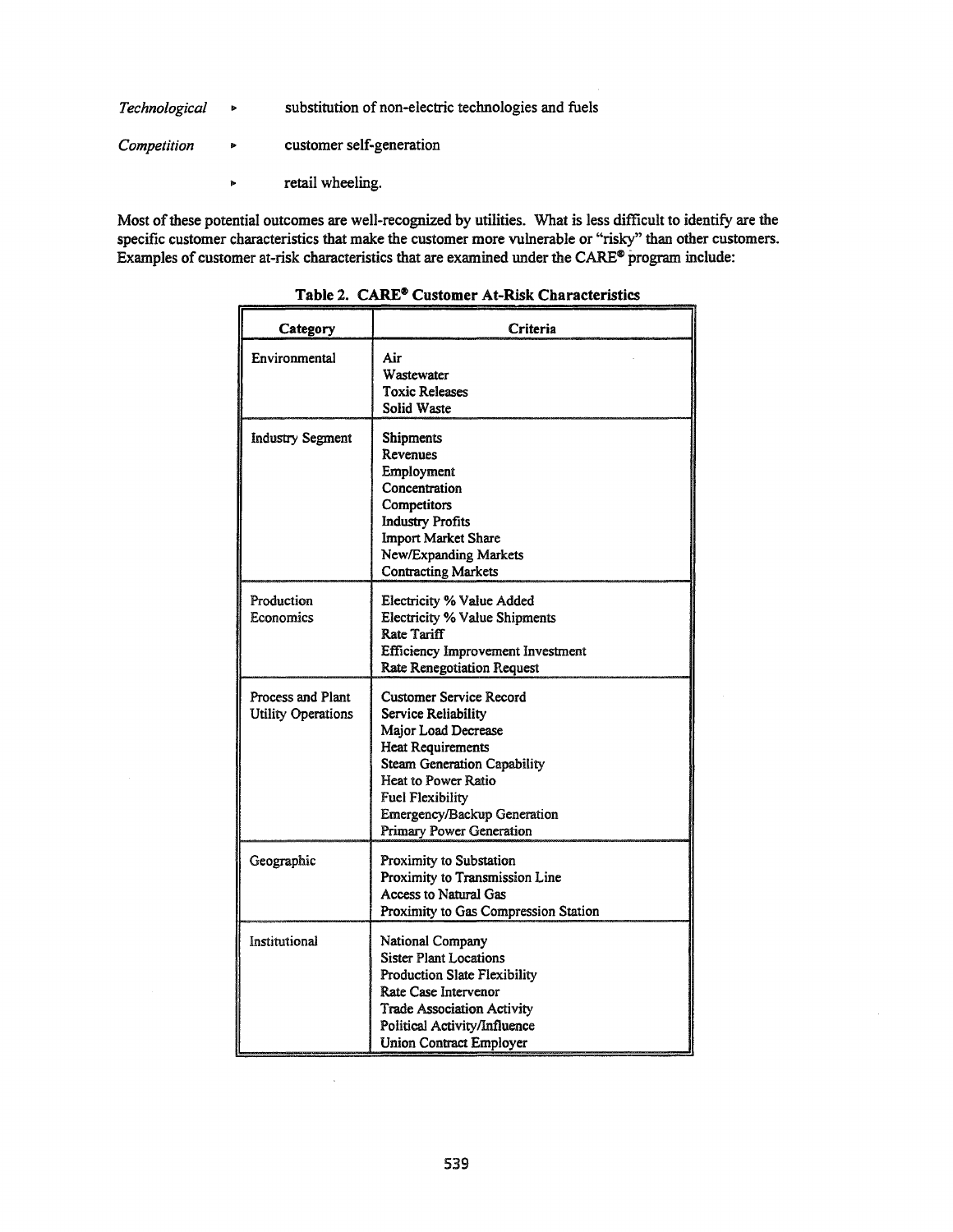# Customer Influence Levers and Utility Strategic Response

As discussed, utilities must be concerned with customers that are both *critical* and *at-risk.* Once a customer has fallen into the critical, at-risk category, the CARE<sup>®</sup> program evaluates customer influence levers that can be subsequently acted on by the utility to mount a strategic response. Customer influence levers are internal and external forces impacting customer operations and business decisions. The specific influence levers differ among industries and companies, but generally fall into one of the following categories:

- Competitive Position
	- Market dynamics and market reach
	- $\bullet$ Production efficiency
	- Total production costs
- Capital
	- Capital availability
	- Cash flow
- Labor
	- Labor force dedication
	- Skill cross training
	- Operating shift flexibility
	- Cost stability
- Energy and Environment
	- Environmental problems
	- Total energy costs
	- .. Cost stability
	- Energy supply flexibility and reliability
- **Material** 
	- $\bullet$ Raw and intermediate material supply
	- $\bullet$ Cost stability

Customer criticality and each customer's "at-risk" measure (see Table 2) can be assessed at various levels (e.g., high, medium, low). Each combination of customer criticality and at-risk rating yields a strategic response by the utility that can be designed to act on an influence lever and mitigate or manage a customer's at-risk characteristic(s).

## CARE@ CASE STUDY

As an example of the CARE® process at work, RDC identified at-risk customers and examined their business needs for a major Midwestern utility. Based on utility corporate goals, the utility chose to focus on a single "critical customer" criterion - sales/revenue. The initial screening oftheir top SO customers identified a subset of customers determined to be both *critical* and *at-risk* based on the criteria discussed previously. A second level screening was then done -- using customer-specific research and data -- to determine the ten customers most "at-risk".

The results indicate that opportunities exist for the utility to help at-risk customers improve operations and comply with environmental regulations while possibly increasing sales. Potential utility services identified throughout the process include: increased system reliability, cogeneration planning, environmental management, trade ally programs, customer waste exchanges, alternative customer procurement options, shared savings investment options, and customer marketing support services. A comparison of "at-risk" customer findings for the ten customers found to be most "at-risk" in the key influence lever areas follows.

#### Reduce Costs

Less than half of the most "at-risk" customers are energy-intensive industries sensitive to the cost of energy.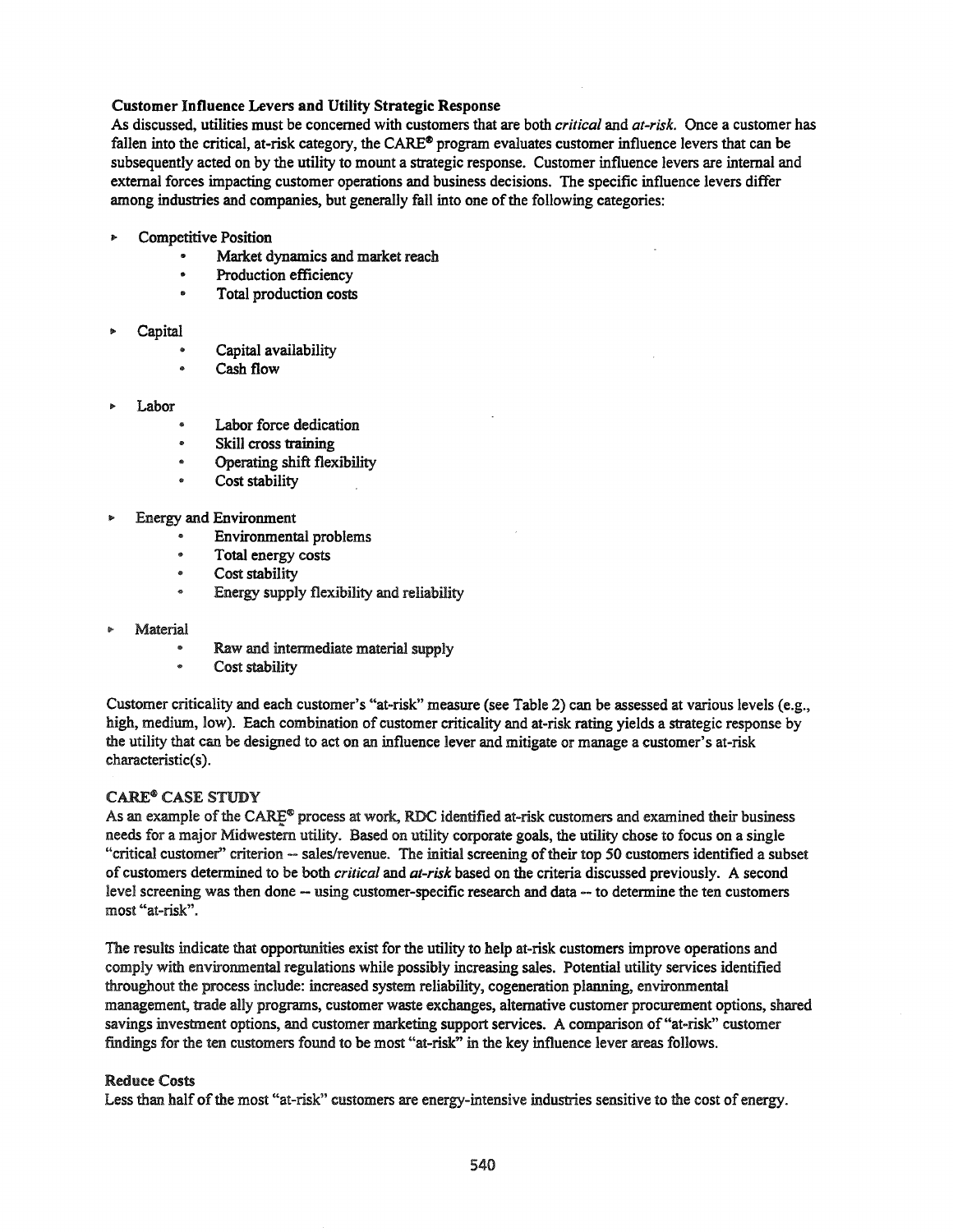Overall results showed that electricity cost was a concern for all ofthe at-risk customers except one. Although electric cost is important, half of the most "at-risk" customers are more concerned with reliability issues. A final concern for the utility is for those customers that are potential targets for the utility's competitors. Customers with corporate linkages (Le., headquarters or sister facilities) located within a competitor's service territory, having their own substations, or being served close to a transmission grid are all potential targets for the utility's competitors. Six of the ten most "at-risk" customers fall within a competitor's target area.

*Possible Utility Solutions.* The utility may look into offering their "at-risk" customers within this category services such as: discounted pricing structures for the more energy-intensive customers, increased system reliability, cogeneratian planning, increased facility efficiency through conducting facility audits, and other value-added services.

## Environmental Assistance

Nearly all of the utility's most "at-risk" facilities  $-$  like those throughout the country  $-$  are facing increasing competitive pressures due to the costs of complying with environmental regulations. As a result, virtually all of the facilities are in search of the least costly alternative. At the same time, the range of compliance options is changing regularly, with new technologies being developed, demonstrated, or commercialized to solve environmental problems.

*Possible Utility Solutions.* The utility may consider offering environmental assistance - through customer seminars, facility audits, or technology briefings -- to their at-risk customers to help them face their environmental challenges. In providing these customers with information on new eleetrotechnology solutions to environmental problems, the utility has the potential to increase or stabilize their load. In addition, the at-risk customers benefit from the knowledge of new options that may better meet their current needs as well as help them comply with future changes in regulations.

### Resolve Material Issues

Material issues are considered to be any material item - raw materials, labor, technology, buildings, etc. -- that is an integral part of a customer's operations. Three of the ten customers have no major concerns regarding material issues. However, half of the utility's most "at-risk" customers are currently conducting or planning technology and/or facility upgrades. Labor issues are also a key concern for 3 of the most "at-risk" customers. While the issue for two is mainly labor productivity, for the other customer the issue is a shortage of qualified labor in the vicinity of their facility. Finally, several of the most "at-risk" customers characterize overall production expenses as their main concern.

The utility may want to offer assistance in their knowledge and/or purchase of new energy efficient equipment to their at-risk customers that are upgrading their technology and/or facility. In the area of labor, the utility may be able to offer customer assistance via seminars on increasing labor productivity. In addition, the utility may be able to link their customer with an organization that aids in recruiting workers for employers in search of employees. As for those customers concerned with their overall production costs, the utility can consider offering alternative procurement options, aiding trade ally programs andlor customer waste exchanges, offering technology assistance in the form of facility audits, and sponsoring customer seminars on increasing productivity and energy efficiency.

#### Obtaining Capital

Although all of the most "at-risk" customers have no major concerns with obtaining capital, many would be interested in a variety of investment options including shared savings and lease financing. The utility may want to consider offering customers these, and other, innovative fmancing options.

## Expanding Markets

Half of the utility's most "at-risk" customers are currently conducting or planning product, capacity, and/or facility expansions. The utility may want to consider offering operational analysis, technical and/or financial assistance, marketing support, or even discounted pricing structures to those "at-risk" customers going through expansion.